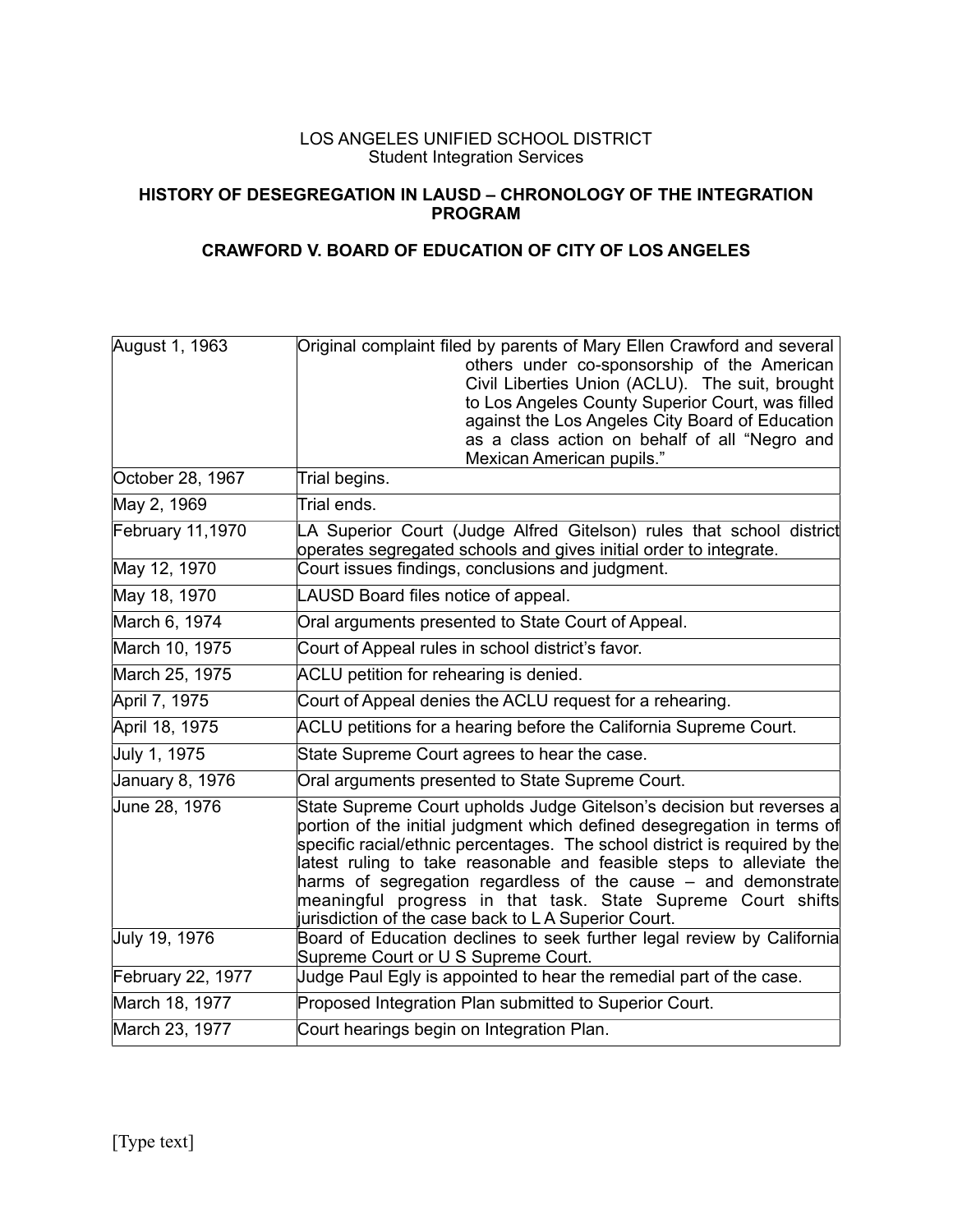| April 1977           | Four intervenors accepted as parties to the suit: Bustop (April 18),<br>BEST-Better Education for Students Today (April 19), Integration<br>Project (April 19) Diane E. Watson (April 25). Board member Watson,<br>representing the interests of the Citizen's Advisory Committee on<br>Student Integration (CACSI), later stepped down as an intervenor, to be                                                                                                                                                                                                   |
|----------------------|-------------------------------------------------------------------------------------------------------------------------------------------------------------------------------------------------------------------------------------------------------------------------------------------------------------------------------------------------------------------------------------------------------------------------------------------------------------------------------------------------------------------------------------------------------------------|
|                      | replaced by CACSI members Dr. Robert M. Loveland and Mary Keipp.                                                                                                                                                                                                                                                                                                                                                                                                                                                                                                  |
| July 6, 1977         | Superior Court Judge Paul Egly issues minute order rejecting the plan<br>submitted by the Board of Education and requiring the board to fully<br>examine alternate plans and return to court in 90 days with a plan<br>which promises to meaningfully desegregate the district beginning with<br>the semester which starts in February of 1978.                                                                                                                                                                                                                   |
| October 3, 1977      | New Integration Plan (approved by Board of Education September 26)<br>submitted to L A Superior Court.                                                                                                                                                                                                                                                                                                                                                                                                                                                            |
| October 19, 1977     | Pre-trial hearings begin in court of Judge Paul Egly.                                                                                                                                                                                                                                                                                                                                                                                                                                                                                                             |
| December 13-21, 1977 | Judge Egly holds private, out-of-court conferences with attorneys in an<br>attempt to reach pre-trial agreement on some issues relative to<br>proposed integration plan. No agreements or settlements were made.<br>Trial date delayed to January 4, 1978 at request of ACLU.                                                                                                                                                                                                                                                                                     |
| January 4, 1978      | Trial date postponed because of Bustop motion to disqualify Judge<br>Egly on grounds of "bias and prejudice."                                                                                                                                                                                                                                                                                                                                                                                                                                                     |
| January 5, 1978      | Superior Court Judge Lester E. Elson appointed to hear Bustop<br>disqualification motion against Judge Egly.                                                                                                                                                                                                                                                                                                                                                                                                                                                      |
| January 17, 1978     | Judge Olson rules that Judge Egly may remain on the case.                                                                                                                                                                                                                                                                                                                                                                                                                                                                                                         |
| January 23, 1978     | Trial on plan resumes in LA Superior Court.                                                                                                                                                                                                                                                                                                                                                                                                                                                                                                                       |
| February 7, 1978     | Judge Egly issues minute order approving implementation of plan, as<br>submitted, beginning in September 1978 as a "first step" in the<br>desegregation of the district's schools. He withholds final approval<br>pending resolution of disputed matters on which the court will seek<br>recommendations from a panel of experts. The Board of Education, by<br>December 31, 1978, must change its plan to reflect improvements that<br>are developed by the board and/or any of the expert's<br>recommendations that are approved by the court.                  |
| February 22, 1978    | Judge Egly appoints panel of eight experts.                                                                                                                                                                                                                                                                                                                                                                                                                                                                                                                       |
| May 3, 1978          | Court referee Monroe Price recommends 10-member Citizen's<br>Monitoring Committee to the judge.                                                                                                                                                                                                                                                                                                                                                                                                                                                                   |
| August 3,<br>1978    | Judge Egly denies motion by Bustop to: 1) dismiss case from further<br>court jurisdiction 2) delay implementation of plan; or 3) order a specific<br>limit on busing travel time.<br>Bustop indicates Egly ruling will be<br>appealed to State Court of Appeals.                                                                                                                                                                                                                                                                                                  |
| August 31, 1978      | State Court of Appeal (2 <sup>nd</sup> Appellate District) sustains Bustop's motion<br>to stay implementation of plan pending full hearings.                                                                                                                                                                                                                                                                                                                                                                                                                      |
| September 5, 1978    | ACLU/NAACP/Center for Law and justice asks State Supreme Court to<br>overturn the stay and allow implementation of plan. Board of Education<br>asks State Supreme Court to take jurisdiction of the case to allow the<br>'highest state review" of issues raised regarding the plan, The school<br>board also asks that the stay now not be vacated because of major<br>administrative problems (such as not having sufficient time to notify<br>parents about school opening on September 12. (The board originally<br>opposed the stay in the Court of Appeal.) |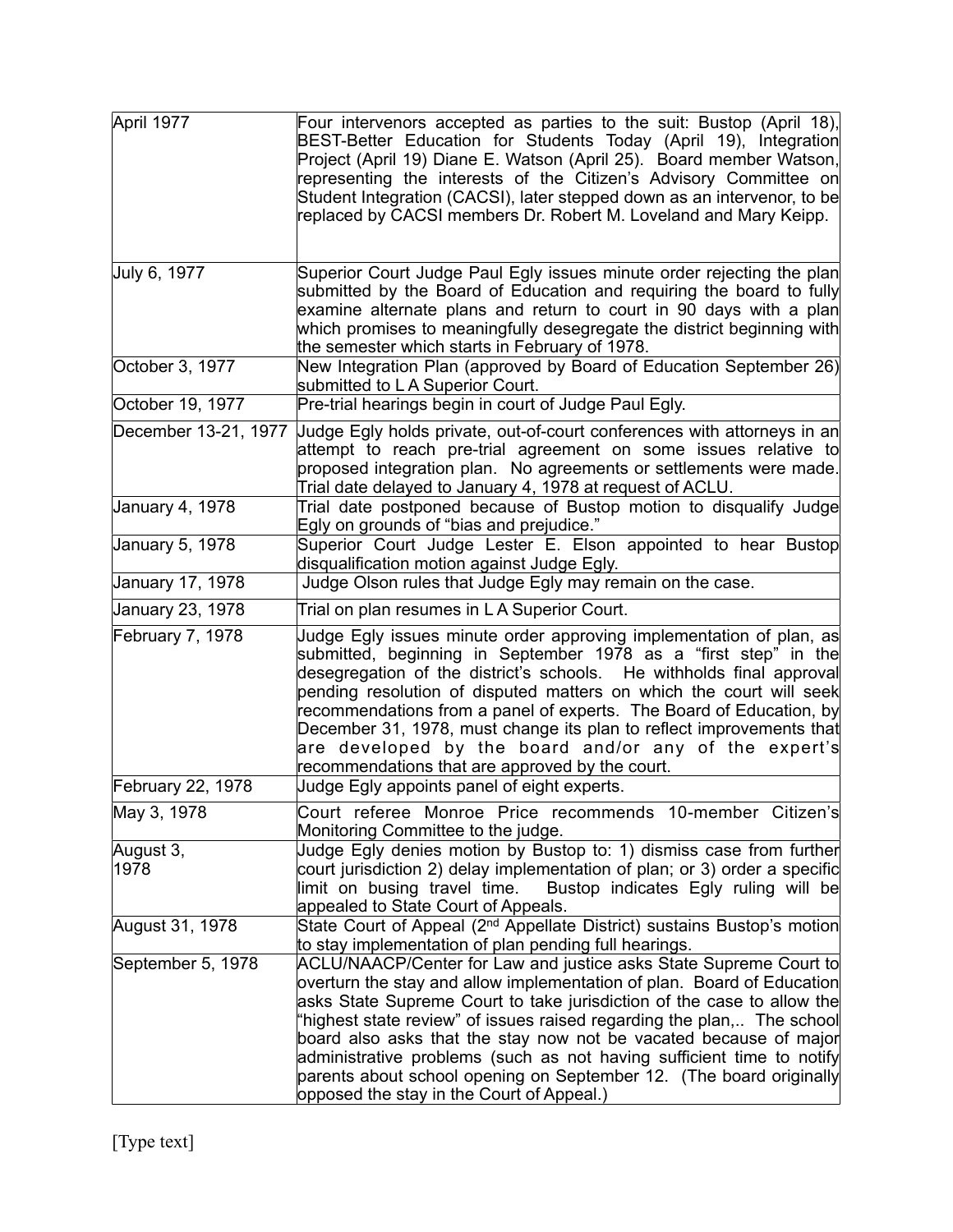| September 6, 1978   | State Supreme Court overturns the Court of Appeal stay, handing<br>jurisdiction back to Court of Appeal for further hearing.                                                                                                                                                                                                                                                                                                                                                                                                                                                                                                                                                                                                                                                                                                                                                                                                                                                                                                                   |
|---------------------|------------------------------------------------------------------------------------------------------------------------------------------------------------------------------------------------------------------------------------------------------------------------------------------------------------------------------------------------------------------------------------------------------------------------------------------------------------------------------------------------------------------------------------------------------------------------------------------------------------------------------------------------------------------------------------------------------------------------------------------------------------------------------------------------------------------------------------------------------------------------------------------------------------------------------------------------------------------------------------------------------------------------------------------------|
| September 8-9, 1978 | U S Supreme Court Justices William Rehnquist and Lewis F. Powell,<br>Ur. turn down Bustop petition for hearing before the United States<br>Supreme Court.                                                                                                                                                                                                                                                                                                                                                                                                                                                                                                                                                                                                                                                                                                                                                                                                                                                                                      |
| September 12, 1978  | Implementation of Plan 2 begins                                                                                                                                                                                                                                                                                                                                                                                                                                                                                                                                                                                                                                                                                                                                                                                                                                                                                                                                                                                                                |
| October 22, 1979    | Trial for expansion of Plan 2 begins                                                                                                                                                                                                                                                                                                                                                                                                                                                                                                                                                                                                                                                                                                                                                                                                                                                                                                                                                                                                           |
| November 6, 1979    | Proposition 1 passes                                                                                                                                                                                                                                                                                                                                                                                                                                                                                                                                                                                                                                                                                                                                                                                                                                                                                                                                                                                                                           |
| November 13, 1978   | Eight desegregation experts appointed by Judge Paul Egly submit<br>individual reports with recommendations. Highlights: Expand present<br>plan to include grades 1-3 and 9 next year and grade 10-12 the<br>following year. Make State Department of Education a party to the<br>development of a "metropolitan" solution utilizing students in<br>predominantly White school districts elsewhere in Los Angeles County<br>and several surrounding counties. Change definitions for integrated,<br>segregated and desegregated school. Change some pairings and<br>clusters to shorten bus rides and provide more equitable transportation<br>burdens for all groups involved. Phase out voluntary Permits With<br>Transportation program. Retain bilingual education programs.<br>Hire<br>additional minority staff. Change existing feeder school patterns to keep<br>(Pending further action by Los<br>desegregated students together.<br>Angeles Superior Court and/or Los Angeles Board of Education, these<br>are recommendations only.) |
| December 4, 1979    | Board files a motion to eliminate mandatory reassignment requirements<br>Because of Proposition 1.                                                                                                                                                                                                                                                                                                                                                                                                                                                                                                                                                                                                                                                                                                                                                                                                                                                                                                                                             |
| December 18, 1978   | Judge Egly grants Board of Education a two-month extension of<br>deadline to provide court with expanded integration plan or to explain<br>why expansion is not necessary or feasible. Extension was requested<br>by the board. School board must respond by February 28, 1979; the<br>date had initially been set as December 31, 1978.                                                                                                                                                                                                                                                                                                                                                                                                                                                                                                                                                                                                                                                                                                       |
| March 16, 1979      | Basic integration plan changes and future proposals submitted to<br>Judge<br>Paul Egly, along with district answers and evaluations of various<br>alternative approaches to integration.                                                                                                                                                                                                                                                                                                                                                                                                                                                                                                                                                                                                                                                                                                                                                                                                                                                       |
| April 11, 1980      | Trial to expand Plan 2 ends.                                                                                                                                                                                                                                                                                                                                                                                                                                                                                                                                                                                                                                                                                                                                                                                                                                                                                                                                                                                                                   |
| May 11, 1979        | Judge Paul Egly sets June 4 for start for trial hearings on integration<br>plan, proposed changes and other approaches.                                                                                                                                                                                                                                                                                                                                                                                                                                                                                                                                                                                                                                                                                                                                                                                                                                                                                                                        |
| May 22, 1979        | District's attorneys file motion to postpone trial start until October or<br>later in order to complete pre-trial preparations. Judge Egly agrees to<br>hear motion on May 30.                                                                                                                                                                                                                                                                                                                                                                                                                                                                                                                                                                                                                                                                                                                                                                                                                                                                 |
| May 30, 1980        | Judge Paul Egly grants motion for postponement, and sets June 25 for<br>next hearing to set trial date. Egly also orders board not to make any<br>changes in integration plan without prior court approval.                                                                                                                                                                                                                                                                                                                                                                                                                                                                                                                                                                                                                                                                                                                                                                                                                                    |
| June 4, 1980        | Judge approves Year Round Schools Program,                                                                                                                                                                                                                                                                                                                                                                                                                                                                                                                                                                                                                                                                                                                                                                                                                                                                                                                                                                                                     |
| June 8, 1979        | Judge Egly takes under submission a motion by the Integration Project<br>to make state and state education officials parties to the integration<br>case, and to develop a metropolitan integration plan.                                                                                                                                                                                                                                                                                                                                                                                                                                                                                                                                                                                                                                                                                                                                                                                                                                       |
| June 13, 1979       | Board announces its intention to request court approval of previously<br>submitted changes racially isolated minority (RIMS), magnet and<br>currently integrated schools.                                                                                                                                                                                                                                                                                                                                                                                                                                                                                                                                                                                                                                                                                                                                                                                                                                                                      |